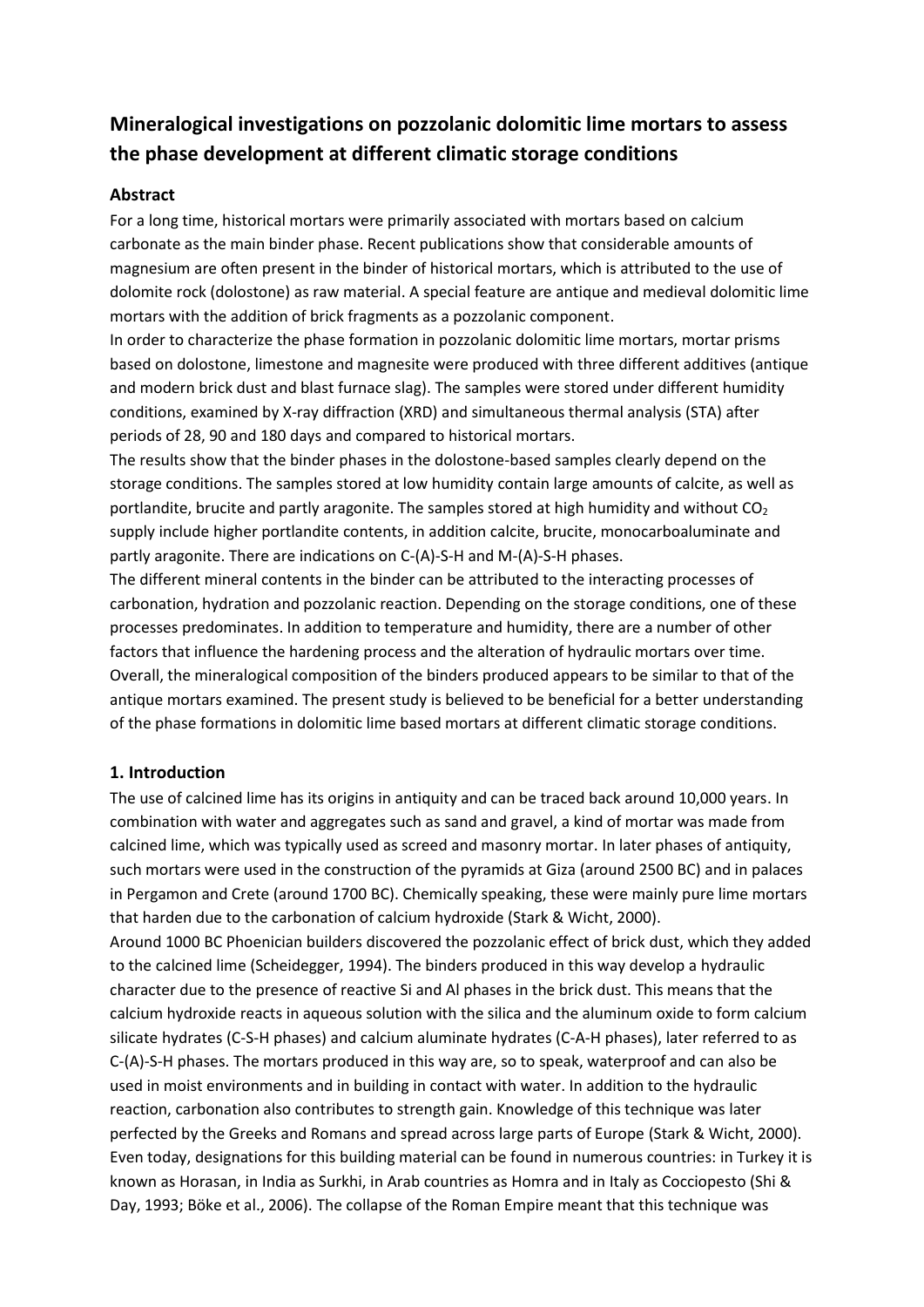largely forgotten for several centuries. Only for a few areas, e.g. the Byzantine Empire, there is evidence that pozzolans continued to be used there (Bakolas et al., 1998; Moropoulou et al., 2002). Extensive studies on medieval binders in the Alpine region have shown that these are often hydraulic in nature. The hydraulic character is less due to the deliberate use of pozzolans than to the unconscious use of marly limestone (Diekamp, 2014). This rock contains variable amounts of clay minerals and is thus hydraulically effective. In addition, many of these medieval binders contain considerable amounts of magnesium, which is due to the use of dolostone or marly dolostone as a raw material. Over time, magnesite and hydromagnesite can form in these mortars (Diekamp, 2009). Antique and medieval mortars, which contain both pozzolanic brick fragments and significant amounts of magnesium in the binder, are known from few buildings in the Alpine region. The mineralogical composition of some of these mortars is examined in detail in a recently published study. The main component of all binders is calcite. In addition, aragonite is found in some samples. Magnesium-containing phases occur in the form of brucite and lizardite. There are indications of C- (A)-S-H and M-(A)-S-H phases in the binder in both medieval and antique samples. The character of all mortars examined in the study can be described as hydraulic (Schidlowski, 2019). There are a number of factors that influence the formation of mineral phases during the setting process and their alteration in these mortars over the centuries. In addition to the mineralogical composition of raw materials and additives, changes in air humidity and temperature as well as the presence of chemical compounds (e. g. sulfur compounds) in the surrounding air play an important role among others (Elsen et al., 2010; Weber et al., 2015; Paama et al., 1998). In order to investigate the effects of the mineralogical composition of the raw materials and the humidity in more detail,

mortars with different formulations were produced, stored under controlled environmental conditions and analyzed after different periods. Another focus was on comparing these samples with historic pozzolanic mortars with regard to the mineralogical composition.

#### **2. Materials**

#### **2.1 Raw materials**

Limestone, dolostone and magnesite were chosen as raw materials that form the basis of the binder. These differ essentially in the different levels of CaO and MgO (Table 1). In a first step, these raw materials were calcined to produce oxides. While limestone mainly reacts to CaO and magnesite to MgO, the calcined dolostone contains a mixture of both oxides. The calcination was carried out at different temperatures in order to avoid a decrease in reactivity due to sintering processes. This was 900 °C for limestone (Moropoulou et al., 2001), 800 °C for dolostone (Gu et al., 2014) and 700 °C for magnesite (Mitina et al., 2015). After a residence time of 180 minutes at maximum temperature, the raw materials were completely decarbonated.

#### **2.2 Additives**

Three different additives were used, including two pozzolanic ones in the form of brick fragments and a latent hydraulic one in the form of blast furnace slag (Table 1). Pozzolanic materials contain reactive silica and harden in combination with  $Ca(OH)_2$  and water in the course of the pozzolanic reaction. Latent hydraulic materials contain enough free CaO to be able to harden hydraulically in water without the addition of other substances. The reaction product of these reactions are the aforementioned C-(A)-S-H phases (Stark & Wicht, 2000).

Two different types of bricks were used as pozzolanic additives. Antique bricks (117-130 AD) from the area around Rome are rated as moderately reactive due to low calcination temperatures and amorphous proportions. The high calcite content of these bricks, which was determined using XRD, is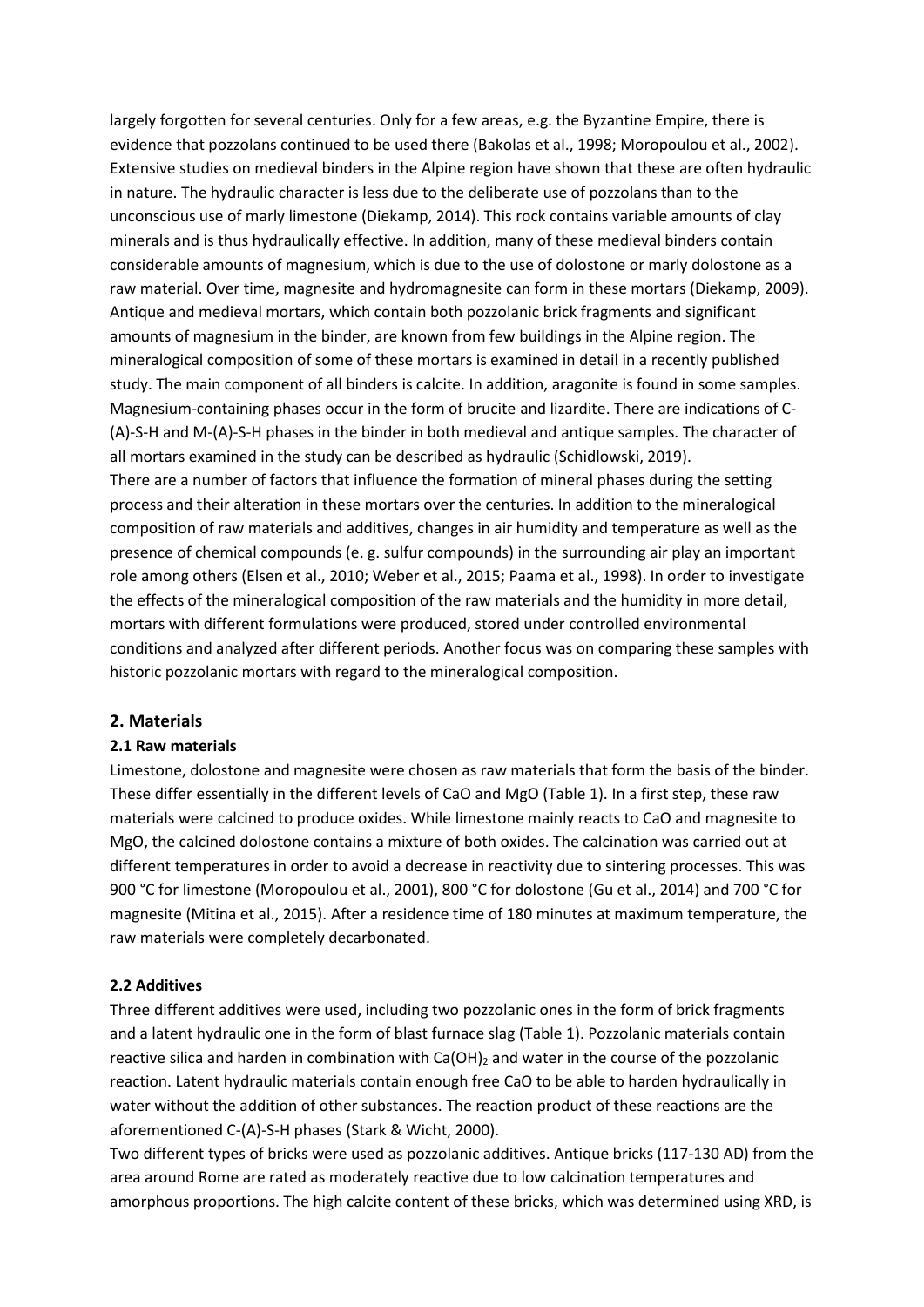attributed to progressive alteration and contact with calcareous water. Modern bricks produced at the HTL Innsbruck are rated as not very reactive due to high calcination temperatures and high crystallinity. Furthermore, granulated blast furnace slag (later referred to as slag) from the Ukrainian Kaolin Company was used, which is known as a highly reactive latent hydraulic additive.

|                                | Limestone | <b>Dolostone</b> | <b>Magnesite</b> | <b>Slag</b> | <b>Antique bricks</b> | <b>Modern bricks</b> |
|--------------------------------|-----------|------------------|------------------|-------------|-----------------------|----------------------|
| SiO <sub>2</sub>               | 1.73      | 2.14             | 1.97             | 37.04       | 39.76                 | 67.12                |
| Al <sub>2</sub> O <sub>3</sub> | 0.27      | 0.19             | 0.00             | 10.19       | 11.81                 | 13.34                |
| Fe <sub>2</sub> O <sub>3</sub> | 0.28      | 0.12             | 0.68             | 1.22        | 6.75                  | 8.11                 |
| CaO                            | 51.40     | 28.73            | 1.00             | 36.26       | 18.14                 | 1.85                 |
| <b>MgO</b>                     | 1.50      | 21.41            | 45.83            | 9.24        | 3.40                  | 2.12                 |
| <b>MnO</b>                     | 0.00      | 0.01             | 0.06             | 1.49        | 0.16                  | 0.31                 |
| TiO <sub>2</sub>               | 0.00      | 0.00             | 0.01             | 0.95        | 1.04                  | 1.56                 |
| K <sub>2</sub> O               | 0.18      | 0.10             | 0.00             | 1.36        | 2.14                  | 2.45                 |
| P <sub>2</sub> O <sub>5</sub>  | 0.03      | 0.01             | 0.00             | 0.00        | 0.15                  | 0.13                 |
| SO <sub>3</sub>                | 0.00      | 0.04             | 0.00             | 1.14        | 0.00                  | 0.00                 |
| LOI                            | 44.63     | 47.26            | 50.46            | 1.11        | 16.64                 | 3.01                 |
| <b>Total</b>                   | 100.00    | 100.00           | 100.00           | 100.00      | 100.00                | 100.00               |

**Table 1:** Mean chemical composition of the raw materials and additives (in weight percent) determined by XRF (LOI: loss on ignition: Na<sub>2</sub>O not detected).

## **3. Methods**

#### **3.1 Analytical methods**

The chemical composition of the raw materials was determined on pressed pellets (using boric acid powder) with the help of the energy dispersive **X-ray fluorescence (XRF)** spectrometer Oxford XR 400 (rhodium tube). Mean values of several analyses were calculated.

The **X-ray diffractometry (XRD)** for the qualitative analysis of the mineral phases was carried out with the EMPYREAN, a multi-purpose diffractometer from PANalytical. The measurements were carried out using CuKα radiation in an angular range from 5° to 70° 2θ. The mineral phases were evaluated semi-quantitatively according to the system suggested by Middendorf, 2005. With the help of **simultaneous thermal analysis (STA)**, a combination of differential thermal analysis (DTA) and thermogravimetry (TG), hydraulic and non-hydraulic binder phases were identified on the basis of dewatering and decomposition reactions and thus the character of the binder was determined. The measurements were carried out with a NETZSCH STA 449 F5 Jupiter in a temperature range from 25° C to 1000° C at a heating rate of 10 °C/min.

#### **3.2 Experimental setup**

The oxides were slaked with deionized water. In preliminary experiments it was determined how much water has to be used so that on the one hand they react completely to hydroxides, but on the other hand the resulting binder does not become too fluid. After storage for one week, the binders were mixed with the different additives. The ratio of binder to additive in weight percent was 1:1 (Zendri et al., 2004; Fortes-Revilla et al., 2006). Based on the workability, water was added if necessary. The water-solid ratio was kept as low as possible to prevent shrinkage cracks during hardening (Nežerka et al., 2014).

The addition of aggregates in the form of sand or gravel was deliberately avoided because their influence on the phase formation should be excluded. There is also evidence in the literature that the properties of the pastes must be examined without the addition of other additives in order to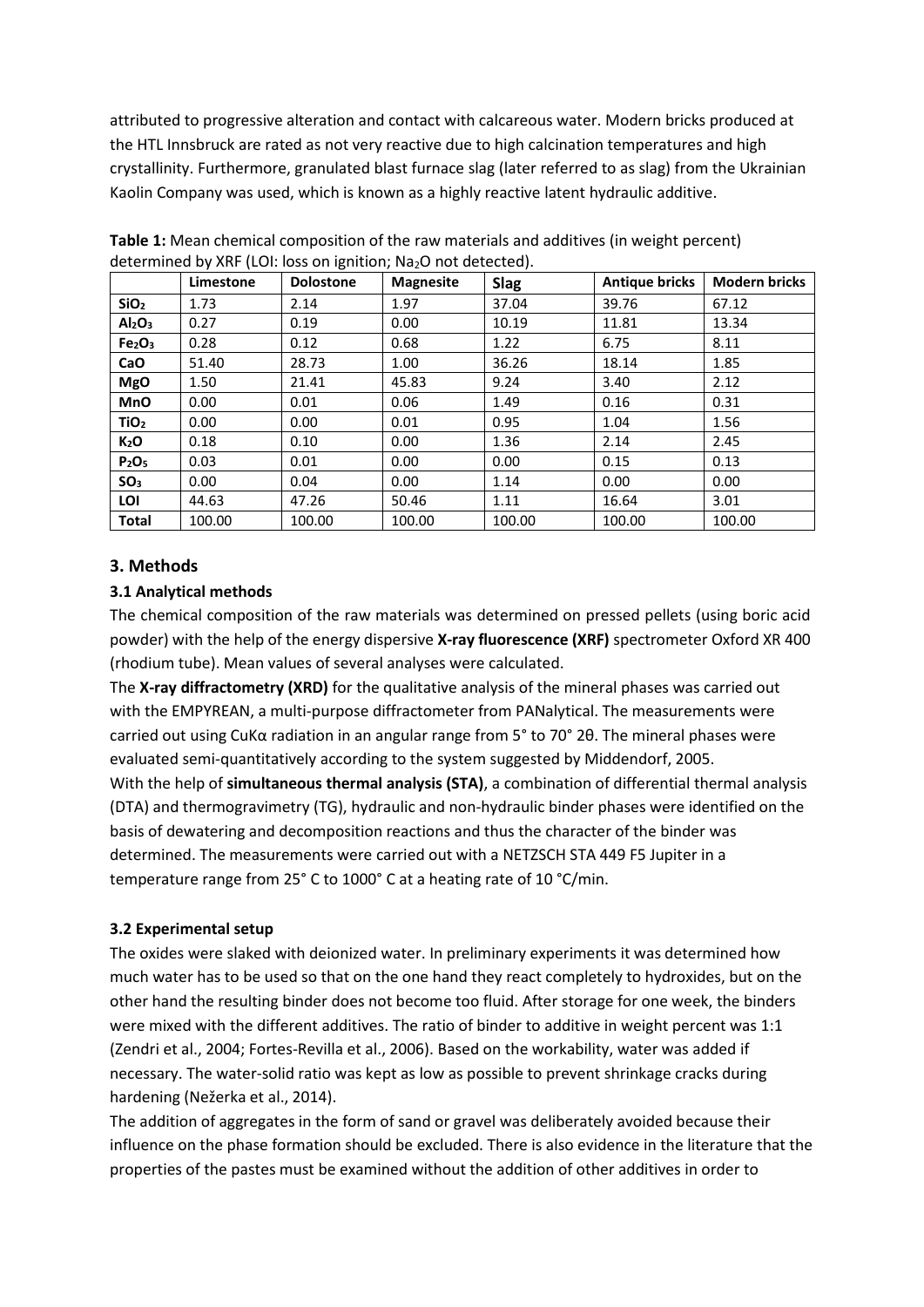understand the behavior of the lime-based mortar and the influence of the pozzolans (Nežerka et al., 2014).

Since there was only a limited amount of antique bricks and the determination of flexural and compressive strengths was not the aim of this work, small prisms of dimensions W x H x L =  $10 \times 10 \times$ 40 mm were produced instead of standard prisms (Figure 1). Initially, all test specimens were stored in accordance with ÖNORM EN 196-1 at a constant temperature of  $20 \pm 1$  °C and a relative humidity of at least 95%. The prisms were removed from the mold after two days. Half of the test specimens of each mixture were still stored at 20  $\pm$  1 °C and at least 95% relative humidity in sealed bags without the supply of CO<sub>2</sub> (20/95). The other half was stored in a climate chamber at 20  $\pm$  1° C and 65% relative humidity (20/65). After 28, 90 and 180 days, the test specimens were ground to a powder using isopropanol and dried at 40 °C to stop further reactions.



**Figure 1:** Prisms before and after demolding.

# **4. Results**

## **4.1 XRD analysis**

The results of the XRD analysis are shown in Table 2. As the results of the different analysis periods (28, 90 and 180 d) differ only slightly, they are summarized in this table.

Some general comments on the evaluation of the XRD analysis:

- Due to the high quartz content of the modern bricks and their good crystallinity, the diffractograms of prisms with modern bricks have significantly higher count numbers than other samples. As a result, the proportions of binder phases in the semi-quantitative evaluation appear to be lower despite comparable count numbers.
- Since the antique bricks have significant calcite contents, the calcite contents in the semiquantitative evaluation of these samples have to be corrected downwards.
- Due to the higher amorphous content in the blast furnace slag, these diffractograms mostly have elevated backgrounds (Figure 2).

In the dolostone-based samples five different mineral phases that were assigned to the binder could be identified. These are calcite, brucite, portlandite, monocarboaluminate and aragonite. Depending on the storage conditions, there is a noticeable difference in the content of these mineral phases.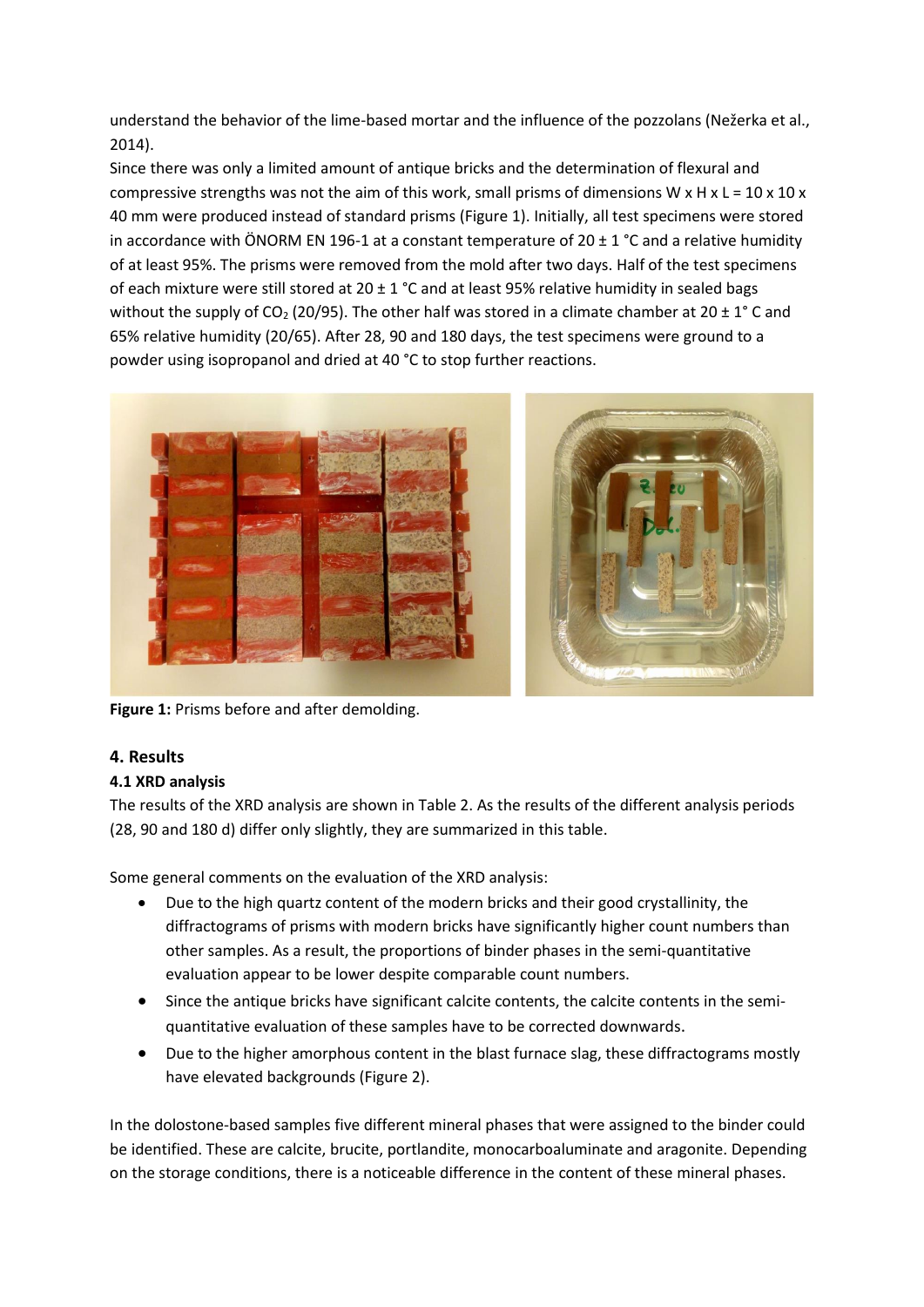Calcite is present to dominantly present in the samples stored at 20/65, while it only occurs in traces in the samples stored at 20/95. Brucite and Portlandite occur only in traces regardless of the storage conditions. Monocarboaluminate is only found in traces at 20/95. Aragonite was only found in trace amounts in samples with blast furnace slag. The detection of C-(A)-S-H typically occurring in hydraulic binders and M-(A)-S-H, which can also form in hydraulic binders, is only possible with difficulty due to their poor crystallinity. However, elevated backgrounds at certain 2-theta values, especially in the samples with slag, give indications of quantities of these phases.

In the limestone-based samples there is no brucite, the other binder phases are identical. Depending on the storage conditions, the mineralogical composition fluctuates significantly more. This is particularly evident in the minerals calcite and portlandite. In contrast to the samples stored at 20/65, the samples stored at 20/95 have a significantly lower calcite and significantly higher portlandite content. The portlandite content decreases slightly over time, while the calcite content is rising. Monocarboaluminate is only contained in the samples stored at high humidity (20/95). In the magnesite-based samples, brucite is the dominant binder phase. Aragonite occurs again only in the samples with blast furnace slag. The small amounts of calcite may have formed from the low calcium levels in the magnesite or have their origin in the bricks. There are virtually no differences between the two storage conditions in the magnesite-based samples.

| Raw material | <b>Additive</b> | <b>Storage</b> | <b>Mineral phases</b> |                          |                          |                              |                          |
|--------------|-----------------|----------------|-----------------------|--------------------------|--------------------------|------------------------------|--------------------------|
|              |                 |                | Calcite               | Aragonite                | <b>Portlandite</b>       | <b>MCA</b>                   | <b>Brucite</b>           |
|              | Modern bricks   |                | $^{+++}$              | $\blacksquare$           | $?$ to +                 | $\overline{\phantom{a}}$     | $\overline{\phantom{a}}$ |
|              | Antique bricks  | 20/65          | $^{+++}$              | $\overline{\phantom{a}}$ | $-$ to ?                 | $\overline{a}$               | $\overline{\phantom{a}}$ |
|              | Slag            |                | $^{+++}$              | $+$                      | $-$ to $+$               | $\overline{\phantom{a}}$     | $\overline{\phantom{a}}$ |
| Limestone    | Modern bricks   |                | $\ddot{}$             | $\overline{\phantom{a}}$ | $^{++}$                  | $+$ to $++$                  | $\overline{\phantom{a}}$ |
|              | Antique bricks  | 20/95          | $+$ to $++$           | $\blacksquare$           | $^{++}$                  | $+$ to $++$                  | $\overline{\phantom{a}}$ |
|              | Slag            |                | $+$                   | ?                        | $^{++}$                  | $?$ to +                     | $\blacksquare$           |
|              | Modern bricks   |                | $++$                  | $\blacksquare$           | $\ddot{}$                | $\overline{\phantom{a}}$     | $+$                      |
|              | Antique bricks  | 20/65          | $++$ to $++$          | $\overline{\phantom{a}}$ | $\ddot{}$                | ٠                            | $+$                      |
|              | Slag            |                | $++$ to $++$          | $\ddot{}$                | $\ddot{}$                | $\overline{\phantom{a}}$     | $+$                      |
| Dolostone    | Modern bricks   |                | $\ddot{}$             | $\blacksquare$           | $\ddot{}$                | $\ddot{}$                    | $\ddot{}$                |
|              | Antique bricks  | 20/95          | $\ddot{}$             | $\blacksquare$           | $\ddot{}$                | $+$                          | $+$                      |
|              | Slag            |                | $+$                   | $?$ to $+$               | $\ddot{}$                | $?$ to $+$                   | $+$                      |
|              | Modern bricks   |                | ?                     | $\overline{\phantom{a}}$ | $\overline{\phantom{a}}$ | $\overline{\phantom{a}}$     | $^{++}$                  |
|              | Antique bricks  | 20/65          | ?                     | $\overline{\phantom{a}}$ | $\overline{\phantom{a}}$ | $\overline{\phantom{a}}$     | $^{++}$                  |
|              | Slag            |                | ?                     | $+$                      | $\overline{\phantom{a}}$ | $\qquad \qquad \blacksquare$ | $^{+++}$                 |
| Magnesite    | Modern bricks   |                | ç.                    | $\blacksquare$           | $\overline{\phantom{a}}$ | $\qquad \qquad \blacksquare$ | $^{++}$                  |
|              | Antique bricks  | 20/95          | ?                     | $\blacksquare$           | $\overline{\phantom{a}}$ | $\overline{\phantom{0}}$     | $^{++}$                  |
|              | Slag            |                | 5                     | $-$ to $+$               | $\overline{\phantom{a}}$ | $\overline{\phantom{a}}$     | $++$ to $++$             |

**Table 2:** Semi-quantitative XRD analysis data. Based on the peak intensities, the individual proportions were quantified according to the system used by Middendorf, 2005: +++ dominantly present; ++ present; + traces; ? possibly present; - not detected. MCA = monocarboaluminate.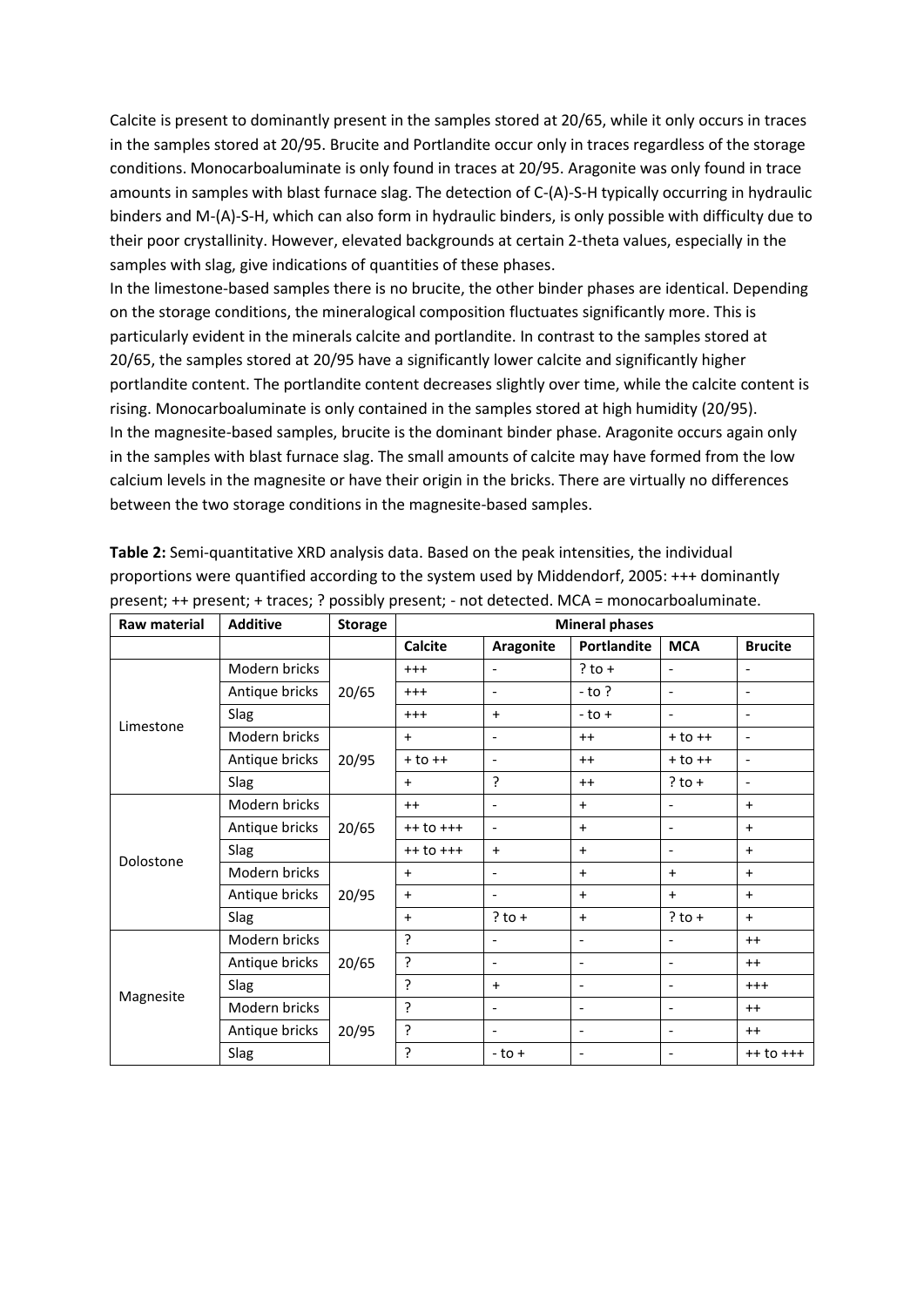

**Figure 2:** Diffractogram of a sample based on dolostone and metakaolin.

# **4.2 STA analysis**

STA measurements were carried out for each sample to verify the trends identified in the XRD evaluation. The results are shown in Figure 3. The weight loss in the range between 200 and 600 °C is due to the loss of hydraulic (chemically bound) water from water-containing mineral phases (portlandite, brucite, monocarboaluminate, C-(A)-S-H phases). Between 600 and 1000 °C there is a loss of weight due to the decarbonation of carbonates (calcite and aragonite). The strikingly high values for the samples with antique bricks between 600 and 1000 °C are due to the fact that these bricks have high contents of calcite, which decarbonates in this temperature range and thus gives off weight.

In general, the differences in the weight loss between the two storage conditions are noticeable for the dolostone-based samples, strong for the limestone-based ones and almost nonexistent for the magnesite-based ones. The weight losses after 28, 90 and 180 show no significant differences. This coincides well with the findings of the XRD analysis with regard to the mineralogical composition under different storage conditions.

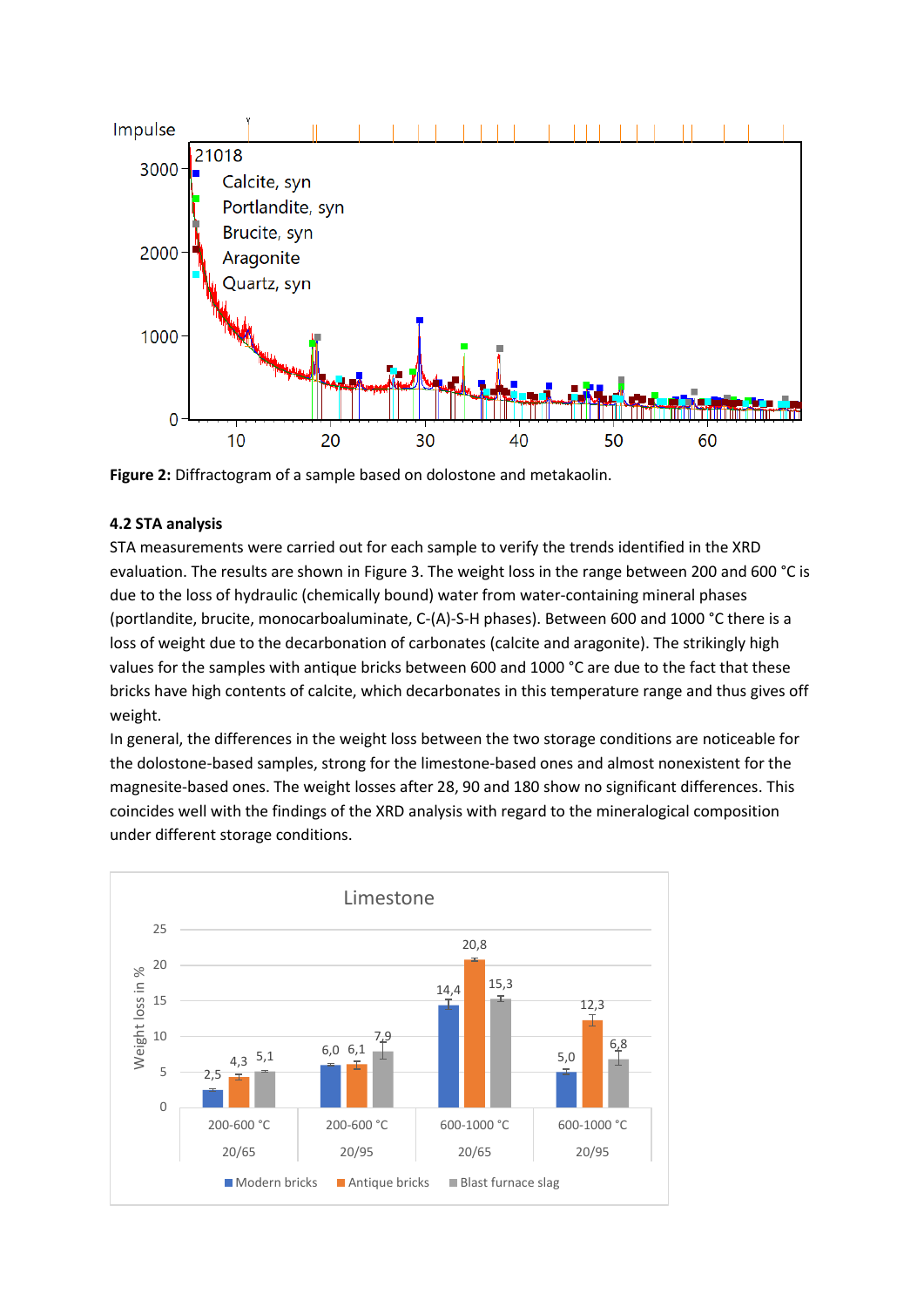



**Figure 3:** Graphic representation of the STA results. The values represent average values of the measurements after 28, 90 and 180 days.

## **5. Discussion**

It can be said that the interacting processes of carbonation, hydration and pozzolanic reaction form the basis for the development of the different mineral phases in the analyzed binders. Depending on the storage conditions, one of these processes predominates. For this reason, there are clearly identifiable differences between the two storage conditions with regard to the mineral content. Due to the supply of  $CO<sub>2</sub>$  from the air, carbonation occurs increasingly in the samples that were stored at low humidity, resulting in higher carbonate contents. In the prisms stored at high humidity, hydration and pozzolanic reaction dominate. This leads to higher proportions of water-containing mineral phases. While hydration and pozzolanic reaction normally are fast-moving processes that contribute to the early strength of binders, the carbonation process lasts over significantly longer periods (Cizer et al., 2010).

The mineralogical differences in the examined prisms are only slight after 28, 90 and 180 days. It can be concluded that a large part of the hydraulic and pozzolanic reactions had already ended after 28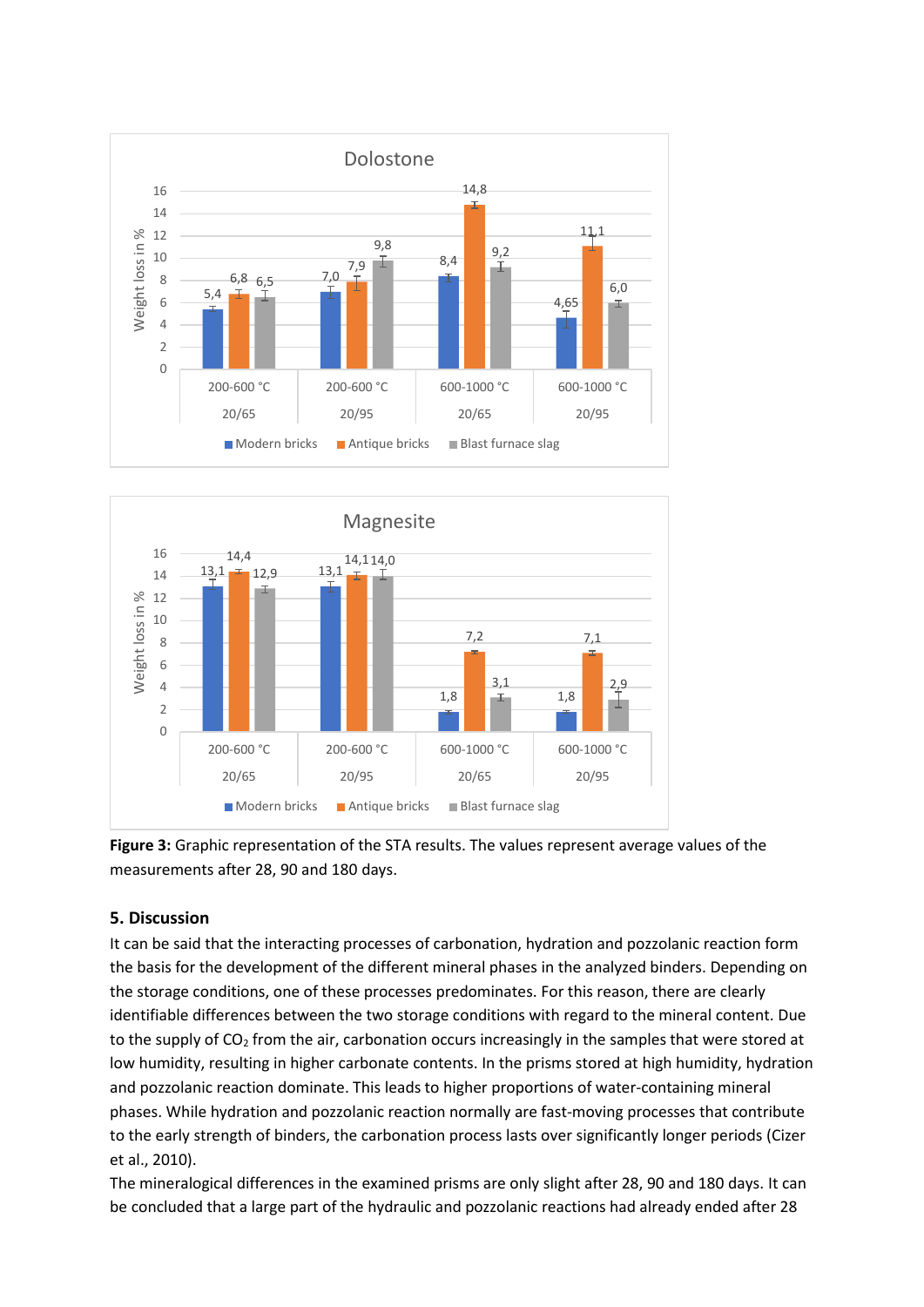days, which is mainly attributed to the small size of the test specimens. The only noticeable change is the increase in the calcite content in the limestone-based samples due to the carbonation of the calcium hydroxide. In the samples based on dolomite rock, this phenomenon can be observed in a less pronounced form due to lower calcite contents. For this reason, the difference between the two storage conditions is smaller. The phenomenon does not exist in the magnesite-based samples due to the lacking calcite content. This explains why there is only a small or no difference in the amount of the observed binder phases between the two storage conditions.

Some hypotheses regarding the formation of certain mineral phases found in the mortars are explained below.

Possibilities for the formation of aragonite in hydraulic mortars are dealt with in the literature. Of all the options described, the formation of aragonite by carbonation of C-S-H phases is most likely (Cole & Kroon, 1959). The reason for this assumption is that aragonite is only found in samples with slag, in which the highest proportions of C-S-H phases are suspected. Traces of aragonite can also be found in the historical brick dust mortars containing C-S-H phases.

The presence of monocarboaluminate is described in the literature primarily in binders with hydraulic components. Stable phases are, especially in the presence of carbonate and in the absence of sulfate or chloride, hemicarboaluminate and monocarboaluminate. Hemicarboaluminate is being converted to monocarboaluminate (Kuzel & Pöllmann, 1991; Lothenbach et al., 2006). Furthermore, the occurrence of monocarboaluminate is described in the literature as a result of hydration processes in Portland cements (Ipavec et al., 2011).

The reaction of brucite and  $CO<sub>2</sub>$  to magnesite, which can occur in the binder of Mg-containing mortar, could not be observed. This reaction usually proceeds very slowly via metastable intermediate phases such as nesquehonite, hydromagnesite or X-ray amorphous intermediate phases and is dependent on general conditions such as moisture content in the mortar and  $CO<sub>2</sub>$ content in the environment (Diekamp, 2014). Due to the high background in most samples, the formation of these phases, especially the X-ray amorphous ones, cannot be excluded. Overall, the mineralogical composition of the binders produced appears to be similar to that of the antique mortars examined. The missing or very low levels of portlandite and brucite in the historical mortars are attributed to the fact that they have been completely carbonated over the course of time or have changed to C-S-H and M-S-H phases.

#### **6. References**

Stark, J. & Wicht, B. (2000): Zement und Kalk: der Baustoff als Werkstoff. Published by F.-A.- Fingerinstitut für Baustoffkunde der Bauhaus-Universität Weimar. Birkhäuser, Basel, Boston, Berlin.

Scheidegger, F. (1994): Aus der Geschichte der Bautechnik, Band 1: Grundlagen. Birkhäuser Verlag AG, Basel.

Böke, H.; Akkurt*,* S.; İpekoğlu, B. & Ugurlu, E. (2006): Characteristics of brick used as aggregate in historic brick-lime mortars and plasters. Cement and Concrete Research, 36, 1115-1122.

Shi, C. & Day, R.L. (1993): Chemical activation of blended cements made with lime and natural pozzolans. Cement and Concrete Research, 23, 1389-1396.

Bakolas, A.; Biscontin, G.; Moropoulou, A. & Zendri, E. (1998): Characterization of structural byzantine mortars by thermogravimetric analysis. Thermochimica Acta, 321 (1-2), 151-160.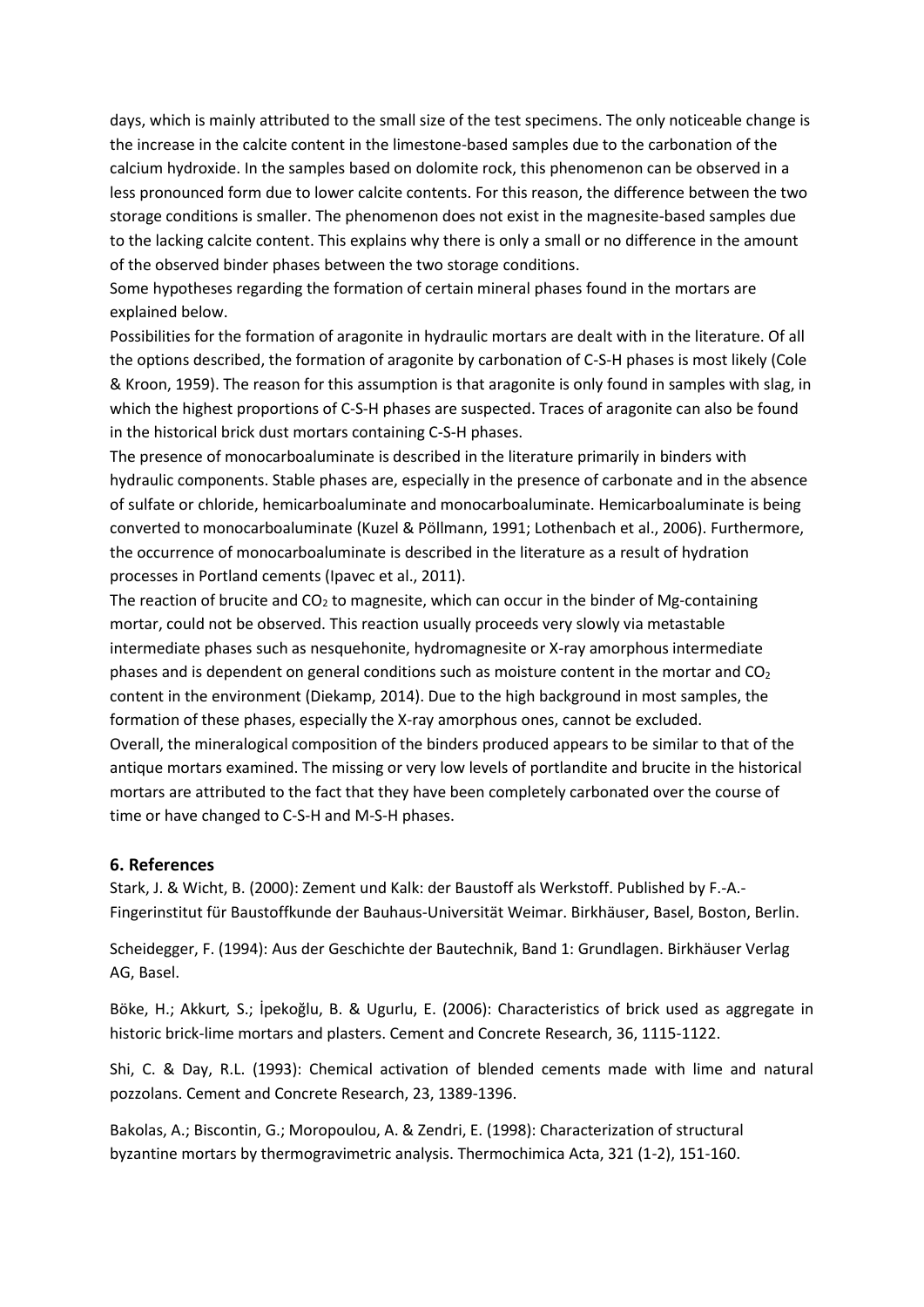Moropoulou, A.; Çakmak, A.S.; Biscontin, G.; Bakolas, A. & Zendri, E. (2002): Advanced Byzantine cement based composites resisting earthquake stresses: The crushed brick/lime mortars of Justinian's Hagia Sophia. Construction and Building Materials, 16 (8), 543-552.

Diekamp, A. (2014): Bindemitteluntersuchungen an historischen Putzen und Mörteln aus Tirol und Südtirol. Dissertation University of Innsbruck (2014), 152 pages.

Diekamp, A.; Konzett, J. & Mirwald, P.W. (2009): The occurrence of magnesite and hydromagnesite in medieval dolomitic lime mortars. Mitteilungen der Österreichischen Mineralogischen Gesellschaft, 155, 49.

Schidlowski, M.; Bader, T.; Diekamp, A. (2019): Roman vs. medieval crushed brick lime mortars: A comparative study. In: Alvarez, J. I.; Fernandes, J. M.; Navarro, I.; Duran, A.; Sirera, R. (Ed.): RILEM PRO 130: Proceedings of the 5th Historic Mortars Conference (HMC 2019). 19-21 June 2019 Pamplona, Spain. Bagneux: RILEM Publications S.A.R.L. (= RILEM Proceedings PRO, 130), 468-481.

Elsen, J.; van Balen, K. & Mertens, G. (2010): Hydraulicity in historic lime mortars: a review. In: Válek, J.; Hughes, J.J. & Groot, J.W.P. (Ed.): Historic Mortars, Springer Netherlands, 125-139.

Weber, J.; Baragona, A.; Pintér, F. & Gosselin, C. (2015): Hydraulicity in ancient mortars: its origin and alteration phenomena under the microscope. Conference paper at the 15<sup>th</sup> Euroseminar on Microscopy Applied to Building Materials, 147-156.

Middendorf, B.; Hughes, J.J.; Callebaut, K.; Baronio, G. & Papayianni, I. (2005): Investigative methods for the characterisation of historic mortars – Part 1: Mineralogical characterisation. Materials and Structures, 38, 771-780.

Paama, L.; Pitkänen, I.; Rönkkömäki, H. & Perämäki, P. (1998): Thermal and infrared spectroscopic characterization of historical mortars. Thermochimica Acta, 320 (1-2), 127-133.

Moropoulou, A.; Bakolas, A. & Aggelakopoulou, E. (2001): The Effects of Limestone Characteristics and Calcination Temperature on the Reactivity of Quicklime. Cement and Concrete Research, 31, 633-639.

Gu, K.; Jin, F.; Al-Tabbaa, A. & Shi, B. (2014): Activation of ground granulated blast furnace slag by using calcined dolomite. Construction and Building Materials, 68, 252-258.

Mitina, N.; Lotov, V.A. & Sukhushina, A.V. (2015): Influence of Heat Treatment Mode of Various Magnesia Rocks on their Properties. Procedia Chemistry, 15, 213-218.

Zendri, E.; Lucchini, V.; Biscontin, G. & Morabito, Z.M. (2004): Interaction between clay and lime in "cocciopesto" mortars: a study by  $^{29}$ Si MAS spectroscopy. Applied Clay Sciences, 25, 1-7.

Fortes-Revilla, C.; Martínez-Ramírez, S. & Blanco-Varela, M.T. (2006): Modelling of slaked limemetakaolin mortar engineering characteristics in terms of process variables. Cement & Concrete Composites, 28, 458-467.

Nežerka, V.; Slížková, Z.; Tesarek, P.; Plachý, T.; Frankeová, D. & Petranova, V. (2014): Comprehensive study on mechanical properties of lime-based pastes with additions of metakaolin and brick dust. Cement and Concrete Research, 64, 17-29.

ÖNORM EN 196-1 (2016): Prüfverfahren für Zement – Teil 1: Bestimmung der Festigkeit, 36 pages.